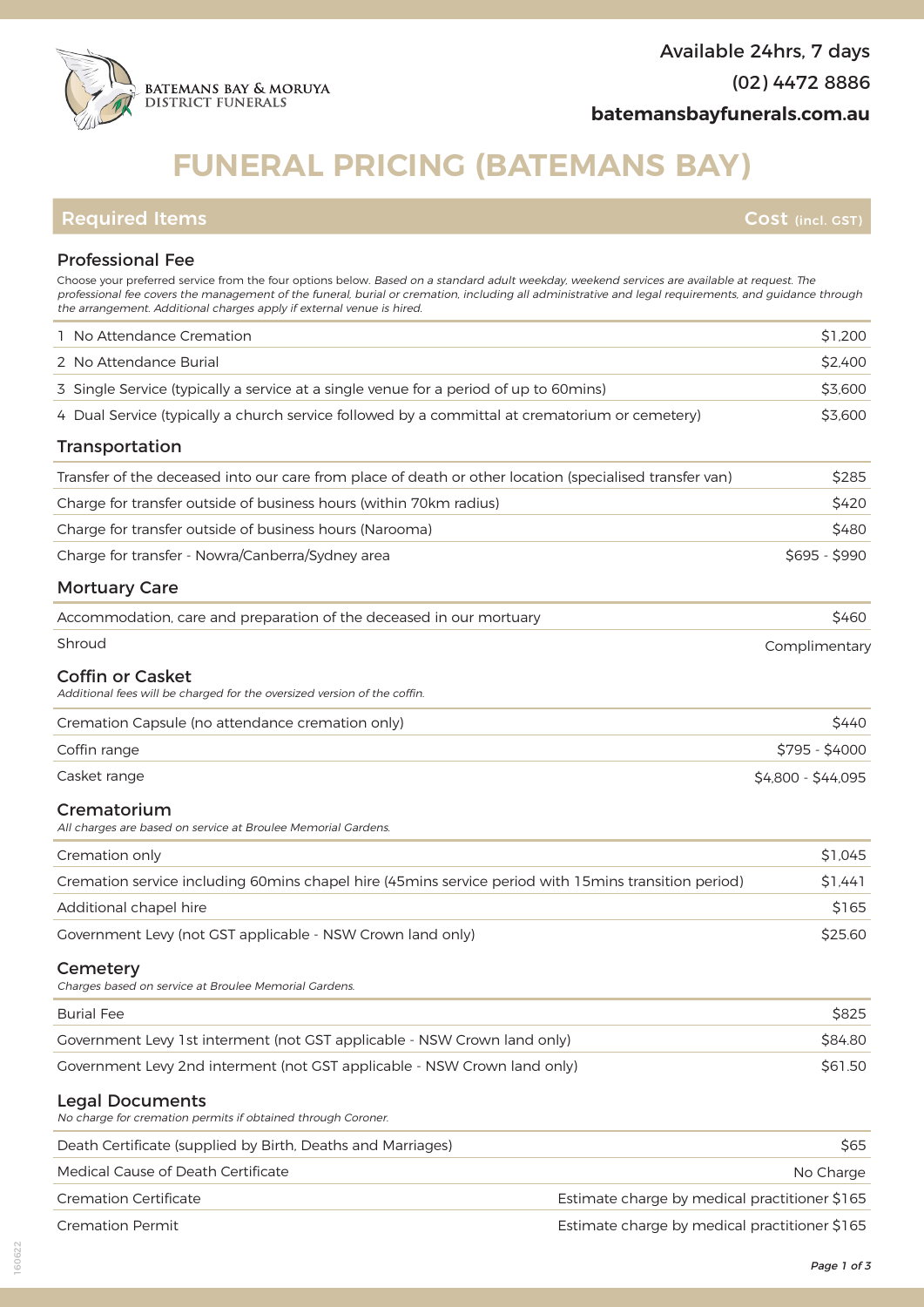

### **FUNERAL PRICING (BATEMANS BAY)**

| <b>Optional Items</b>                                                                        | Cost (incl. GST)                         |  |
|----------------------------------------------------------------------------------------------|------------------------------------------|--|
| Viewing                                                                                      |                                          |  |
| Viewing of deceased (onsite, up to 60 mins, requested as part of full funeral service)       | Complimentary                            |  |
| Viewing at Broulee Memorial Gardens (15mins prior to funeral service)                        | \$66                                     |  |
| <b>Additional Service Options</b>                                                            |                                          |  |
| Embalming of deceased (full preservation)                                                    | \$1,590                                  |  |
| Zinc Coffin Liner (rectangle)                                                                | As charged by supplier                   |  |
| Clergy and/or Celebrant Services                                                             | As charged by supplier                   |  |
| Death and Funeral Notice in Newspaper                                                        | As charged by supplier                   |  |
| <b>Family Mourning Car</b>                                                                   | \$270                                    |  |
| Flowers                                                                                      | As charged by supplier                   |  |
| Order of Service Booklet                                                                     | As charged by supplier                   |  |
| Condolence Book                                                                              | \$77                                     |  |
| Visual Reflection Slideshow                                                                  | As charged by supplier                   |  |
| Digital Live Streaming                                                                       | As charged by supplier                   |  |
| <b>Repatriation Services</b>                                                                 | Charges based on individual circumstance |  |
| <b>Memorial Services</b>                                                                     | Charges based on individual circumstance |  |
| Memorialisation                                                                              |                                          |  |
| Grave Marker (monumental sections only)<br>Temporary marker until permanent monument erected | \$220                                    |  |

Headstone **As charged by supplier** Headstone As charged by supplier

Cremation Urn/ Cremation Jewellery **As charged by supplier** Cremation Urn/ Cremation Jewellery **As charged by supplier** 

#### No Attendance Cremation Service

All charges are based on service at Broulee Memorial Gardens, This service includes the following:

- § Professional service
- § Transport from the location of death (within 70km)
- § Mortuary care
- § Cremation Capsule
- § Cremation
- § All legal documents
- § Ashes presented in a standard urn from the crematorium

\$3,825